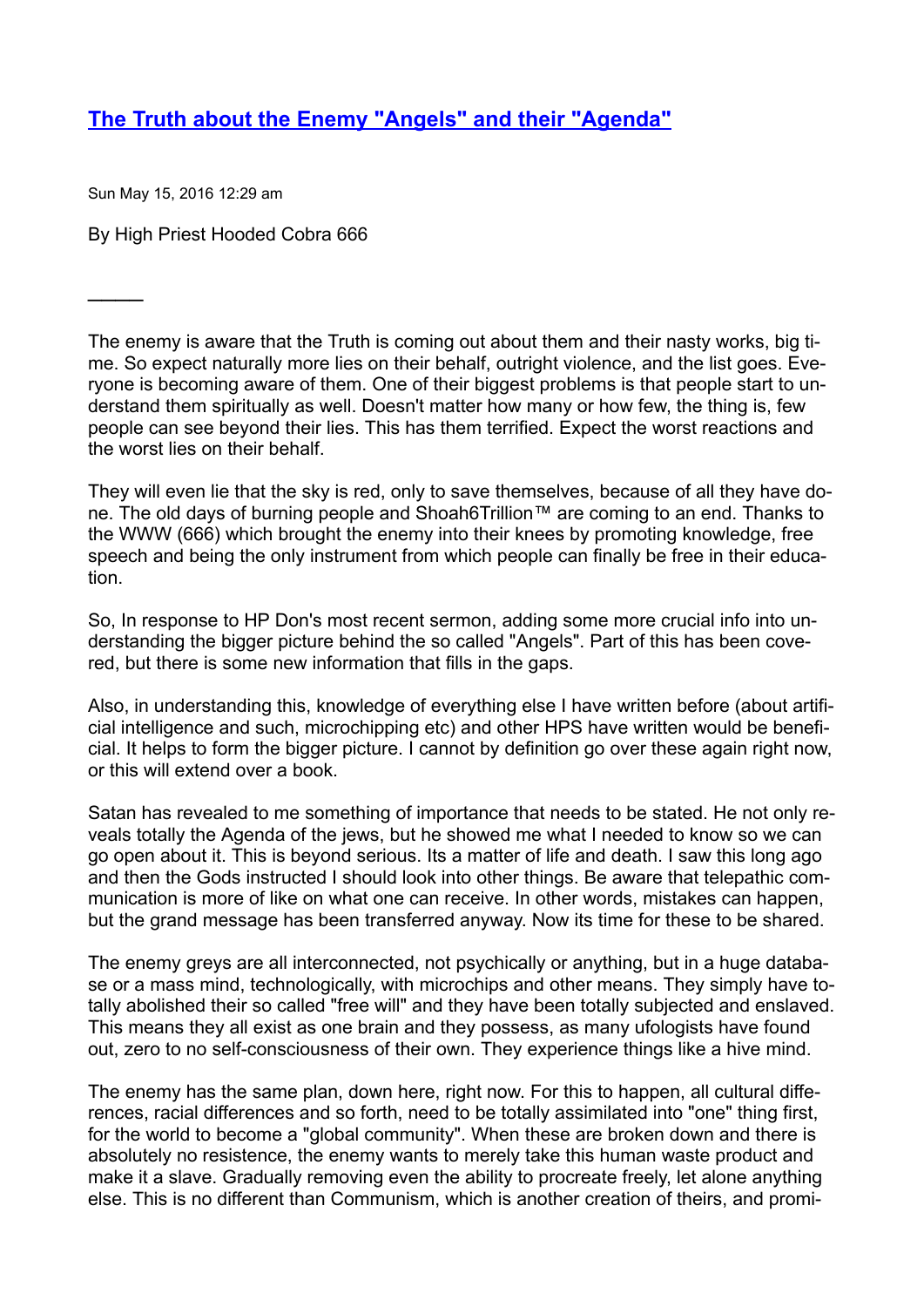sed castles in the sky but you only had Gulags and work camps for the Gentiles, and palaces for the kikes to reign from.

Let me explain further.

So you have this jew, Ray Kurzweil, who is yet another part of this whole story. Part of what he "predicts", is just an expression of the future the enemy reptilian hive (of which the jews are offspring and part) have in mind for Humanity. Part of this plan, except of the wishy washy fake promises (like the lying bible does) is this:

## [https://en.wikipedia.org/wiki/Ray\\_Kurzweil](https://web.archive.org/web/20161228134013/https://en.wikipedia.org/wiki/Ray_Kurzweil)

"Kurzweil claims to know that a machine will pass the Turing test by 2029, and that around 2045, "the pace of change will be so astonishingly quick that we won't be able to keep up, unless we enhance our own intelligence by merging with the intelligent machines we are creating". Shortly after, Kurzweil claims to know that humans will be a hybrid of biological and non-biological intelligence that becomes increasingly dominated by its non-biological component. [...] So over the next few decades our human-machine civilization will become increasingly dominated by its non-biological component. **In Transcendent Man Kurzweil states "We humans are going to start linking with each other and become a metaconnection we will all be connected and all be omnipresent, plugged into this global network that is connected to billions of people, and filled with data."** [3]

Obviously, transcedence does not have one thing to do with shoving a jewish microchip into your brain, based on the promises of a kike about how fun its going to be. It has to do with Spiritual enlightenment. But since the Goyim don't know, the jews try to sell this and marketize it, or create fake realities for the Goyim to live, in order to give them tea spooned their spiritual rights, which they have by birth, and Satan gave them freely. In order to just rob everythign away later. This is no different than "diversity" which if continued on the longterm, will wipe out all diversity from this planet and just create one debilitated "human race" that will be purely incompentent of dealing with both the internal existence within Earth, or the external existence outside of it.

As for the lower enemy entities, they are operated like a hive mind by the reptilians and other entities. Satan told me these beings are completely robbed of their free will and they are operated entirely through a computer by the Reptilian aliens, or other higher aliens. The enemy has absolutely NO consideration of the free will or right of existence for any other animal. They no longer exist in any personal way. They are merely assimilated. Communism inspired by the jews, who are offspring of Rabbinical families, show the same thing. This is the blueprint of Communism. No free will, no personal freedom, everyone is a numbered cattle and they execute commands like drones. Jewish Stalin and the Bolshevik Jews couldn't materialize this further, merely because of lack of technological means. To the extent they could, they did this completely. That's all.

The same blueprint is being carried in how they brainwash the masses endlessly and the list goes. With all available means, they take other beings over as much as possible, like their alien masters dictate. The plan for this planet and Humanity is a similar plan like the one with the greys. Who use them like pawns, or merely, like extensions of themselves and their will, while they themselves possess none. Its common knowledge in UFOlogy that most greys can't even procreate, as this freedom has been taken from them all together.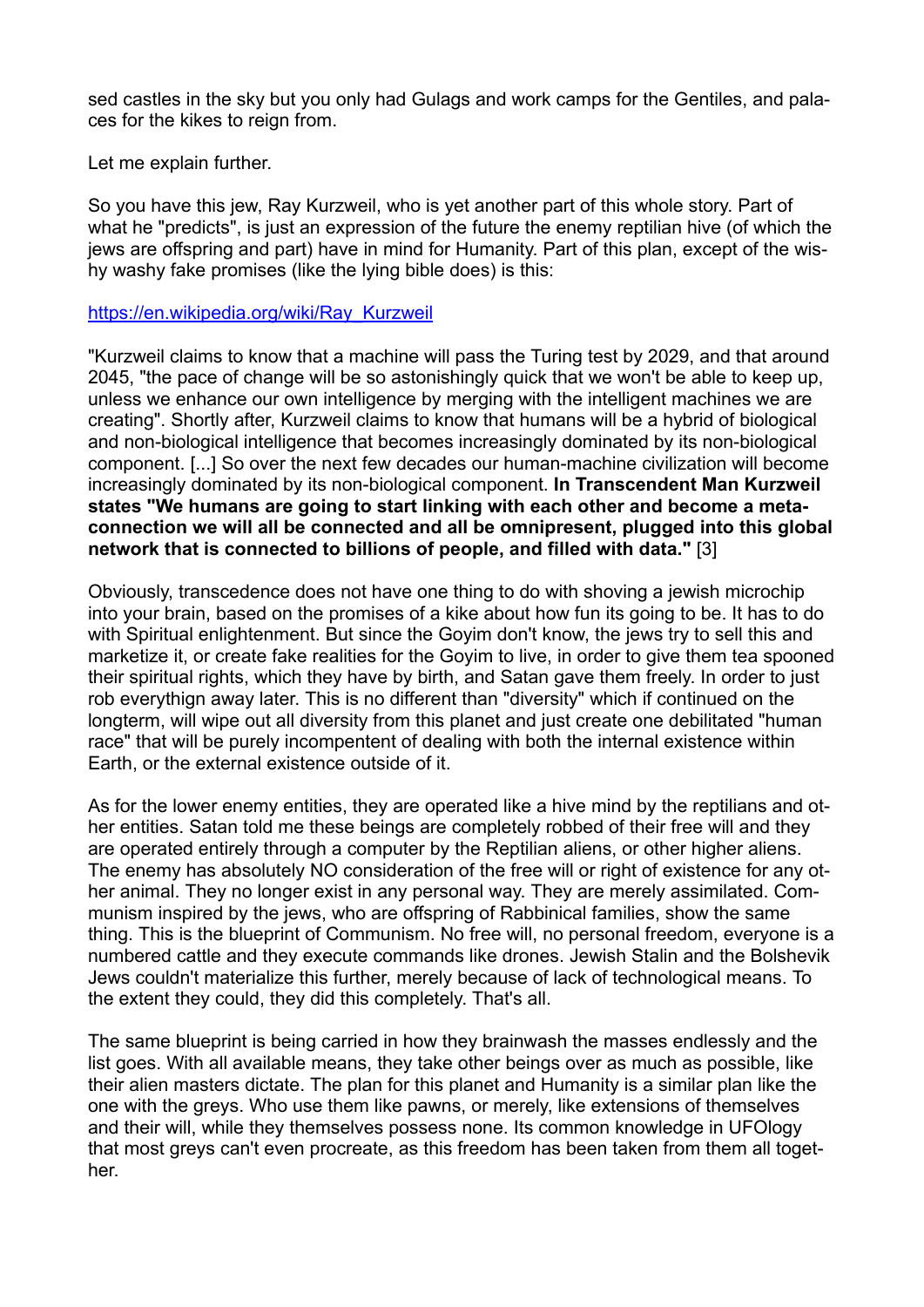They have no free "will" and therefore, they cannot "rebel" against "god" or any other higher power. They are loyal to "god" (the Reptilian aliens and the rest of the alien hive) completely. This is why the enemy hates rebellion with such passion. Now these ET beings who do this, in the book of the jews, place themselves under the role of "God", and they put Satan in the other end, of the mere lower rebel and such. Its a book written by the enemies of Satan and their offspring, meant to confuse, deceive and lie.

This is why the enemy calls of "ministering angels". These in the bible are the "Elohim". Elohim does merely mean, beings of "Light". Light is EL (ελ) in Hebrew and is stolen from Egypt, in which the sound is "EE-L" (ηλ) for the same word. This is also Bab-EL. The correct pronouncing is BAB-EEL. Contrary to popular belief, the Nefelim are more advanced and they are more evolved as entities than the "Elohim". The "Elohim" are the "angels of JHVH" or the jewish "god", or those around and alied under those who are the "Gods" or Ancestors of the jews. Which are those who HP Don mentioned. Anyone who masters or uses the light (magick) is associated with the above title. Keep this in mind, as "EL" merely means light, or Sunlight.

In the broad category of "Angels", do fall a lot of beings, some of which are real, some of which are thoughforms, some of which appear merely when "called", in one way or another. The jews talk of their physical ancestors, being aliens from the hive which they have named as "YHVH", which they mention even descended and talked to the fictional "Abraham" and gave him the "Torah". In any sense, they contacted their ancestors long ago and they made a pact with their progeny, which, their progeny has been loyally following since. They literally talk of carrying their genes and being divided from the rest of the planet.

The enemy says the "Angels" of "God", also, do not possess free will. This is well known amongst scholars, Rabbis and mystics of the enemy, same as the fact that when these "Angels" are called, Greys or other hostile entities exist. They are also bloodthirsty and they enjoy seeing people die, or demand sacrifices, like JHVH himself does in the Bible. Many people who call these entities report on how they tell them to murder their own children, and even in the Bible its documented that they have a fetish for human killing and sacrifice. This is why the angels are merely serving, because they are not real beings, or ET beings that do exist in hives, or merely though forms created by the enemy, or all of the above. That is, created out of "EL" (light) by the jews themselves (thoughforms) or the enemy hives, to serve "god" and the jews.

The literal offspring of these hostile alien entities, are the jews. They themselves openly state it, going as far as to talk about their different DNA from ALL other people on EARTH. Part of their existential hatred against our Gods, is merely because of this knowledge, which their higher ones know, but the jews pretend to have disputes over. This is why the enemy advocates so strongly that the jews must "have no other Gods before me (says JHVH) [4] and that the "Gods of others will destroy the jews if followed by them " [5].

The bible is basically a story of these cosmic battles between our Gods and the Gods of the enemy, in trying to control the planet and steer it into different dimensions. The jews know the Torah is a "possible" reality that can be materialized by their spiritual warfare and physical means. Its not in anyway the word of "god" and the jews know this entirely well. Satan's side is pro freedom, individuality and the list goes, while the side of the enemy has a totally reptilian conception of how life should happen. By slavery. This manifests as communist, oppressive christian regimes, mass slavery and death and the list goes.

The enemy Rabbis are also totally aware of the ET reality behind all they are and do. They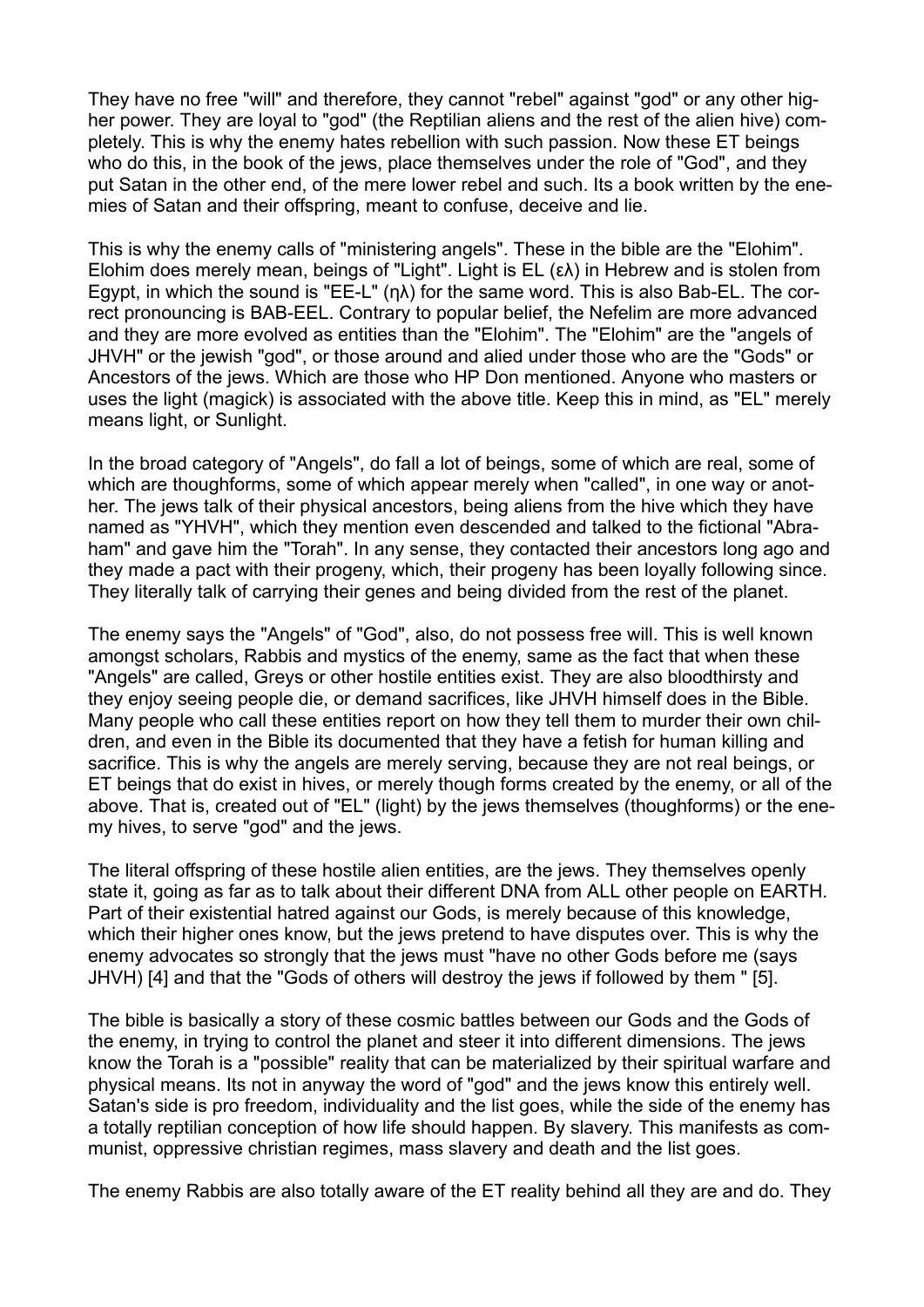go as far as to openly state they openly COMMUNICATE with these entities. So don't but the crap that the Joy of Satan is "lunatic" or does anything different. The only problem the enemy has is that we communicate with their enemies, who are the beings that are existentially allied aganst them, which are called "Demons" in the spiritual literature, most of which belong to the Nordic alien Race, and other Races, allied against the Reptilians and these Races that want to enslave Humanity. The kikes just throw dust into the eyes of people so that their occult and heavily alien conspiracy and racial dictatorship on the planet will go undisputed. The enemy themselves they know what's up, at least most of those at the top.

The UFOlogists like David Kike, uh sorry, Icke, have a fetish of blaming "Orion" in being the home of the Reptilians which is a big ass lie. He even goes as far as to blame Satan for being a Reptilian and the list goes. While the evident is even in the bible, about the enemy jews who are the offspring of JHVH by their own word, they resemble the species known as "reptilian" aliens. Satan and the Gods, who are Pagan deities or protectors of the Pagans, resemble anything but "reptilians". They represent Nordics. Their representations are everywhere on the Ancient world, where they give people knowledge, teach them, give them abilities and introduce them into the various sciences. The Truth is again, in reverse. The jews merely project all they are and do onto Satan. Satan and the Gods are Nordics mostly.

As for the "Truthers" and certain "UFOlogists" who are in the mainstream (because the jew of course let them spew their lies, or because they are their agents), they merely write more of the Bible and Jewish lies and try to make Satan seem responsible for all the enemy and their ET's are doing all along, no different than christianity, or the kikes, who try to fend off responsibility and blame on Satan. This jewish world order does not in anyway reflect the slightest of Satan's wishes.

The UFOlogists and "Truthers" of the enemy, do the exact same thing, but on a more modernized basis, trying to hide the Truth that is coming out behind the UFO and ET matters. This would come as destined by the times and the age of Aquarius, so the enemy endlessly lies and creates more frontiers to blind the people. The motto is the same. There is no advancement, love and happy sugar coat bullshit, brotherhood of "mankind", "human race" and the list goes on. The same vile ET's and ideas are lurking behind all these myriads of supposed "truths" and "choices". No wonder in the jewish New Age movement, where most people talk to "Angels" or channel them, only to give out more worthless and stupid information, that further damns humanity. The messages projected are just as dumb as those who delude themselves in that they are receiving these.

The same goes for the supposed "Satanic Illuminati" that does have NOTHING to do with Satan, but is just a ripoff of the original Satanic Brotherhood of the Serpent of the Ancient times, that had to do with freedom, adjusted to the Reptilians and other creatures like the Jews so they can racially enslave the world. Much of the knowledge applied is stolen by the enemy and its adjusted to their offspring, so they can wage war on us. This is why the enemy uses these symbols for instance. Because they are symbols of power in general, not because they believe in them or own them. The enemy is quite aware of the fact that they are to preside over as a RACE amongst all other Races, calling themselves the seed of Abraham and children of JHVH. The rest of the "Goyim" are seed of Satan.

Satan must always get the blame, as he is the enemy of the jewish Race, who is behind ALL of this thing in regards to enslaving Humanity. Even in their texts, Satan is the liberator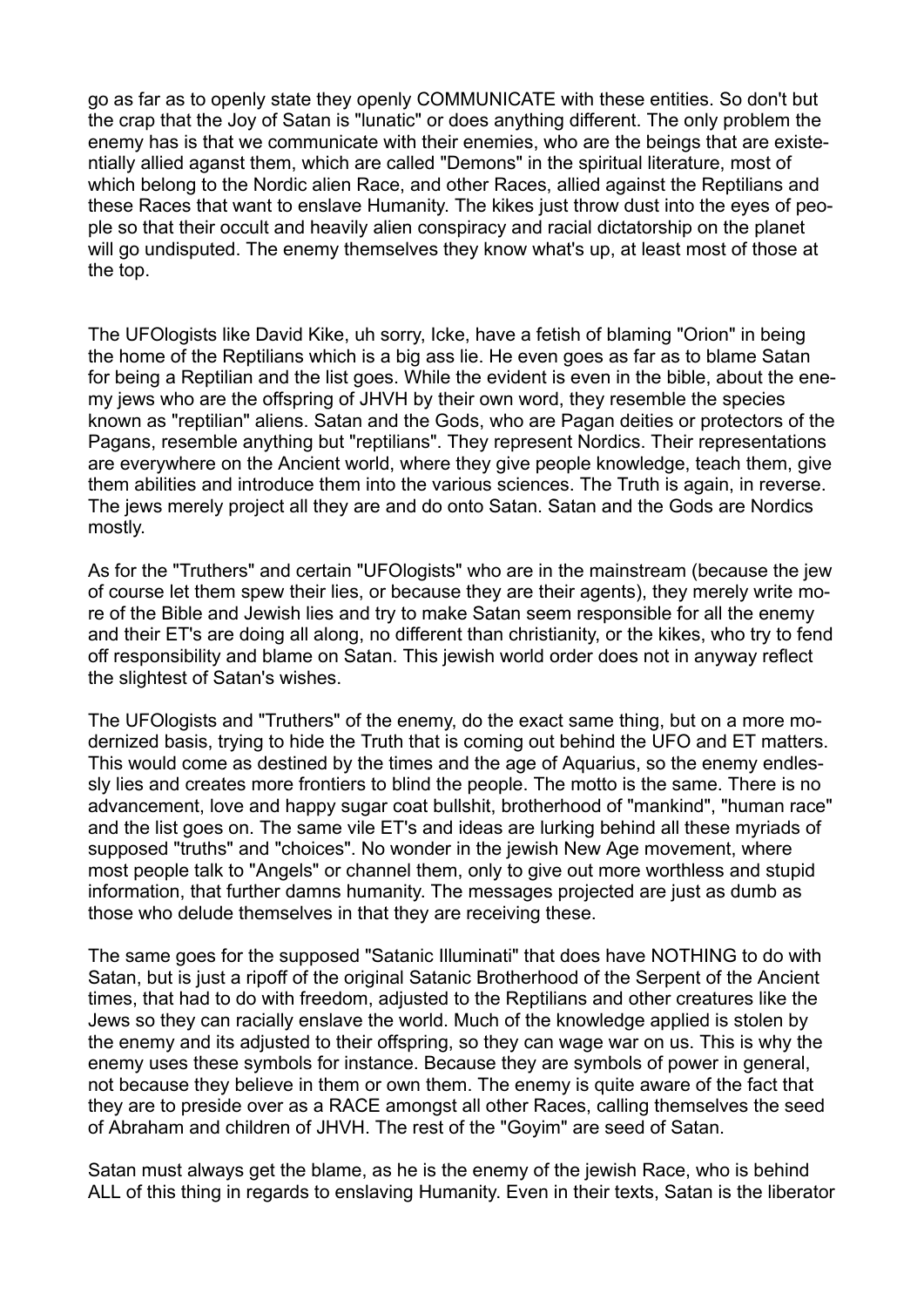of Humanity and for this he is scorned and hated. Part of this liberation is the Truth, the ability to rebel, the ability to procreate, having the Serpent, ability to do magick and alter "Fate" etc. The Egyptians openly glorify the Orion belt, and the descriptions of the Gods show anything but any "Reptilian" entity. They show entities like them, which look entirely human and friendly. The head of the Sphinx is the head of actual ET Gods that came and descended down to Earth.

The jews are aware of everything. At least the serious ones. They are also totally aware, as they are a spiritual Racial caste, of what they are doing. They basically do what the Ancient Priests in the past did, only in a more watered down version, which is nevertheless a service to their jew hive. Despite of all their attempts to cover anything, or how they pretend to be presecuted and all these lies, the information should be easy to find. They know they are doing auras, magick, blessings, curses, spiritual warfare etc. The war against "Satan" is not a coincidence, neither some sort of 'pseudoreligious warfare'. Same as the jews try to hide their racial factor, they try to brush away everything as superstition. The jews do know that Satan is REAL and that all of this extends further. To what degree, it varies. The real studied one's of the enemy do though know entirely.

Though I advise against reading their bullshit as the lies are immense and one would need help from Satan in understanding these, or the Gods, as in face to face. The enemy lies relentlessly, its good to mention something like this here.

Here a Rabbi admits what the JoS has openly told you years ago, to be entirely TRUE. The Rabbis all know this to be a fact. Basically, everyone spiritual does, except of the Goyim who go to the church and give these hives energy, only to further destroy and enslave Humanity, and to wage attack against our Gods. The hatred of Rabbis against our Gods, and the jewish hatred, is not offbase.

Its hatred based on the fact that they are literally, of another creator, with another aims for Humanity. This is why they hate all non-jews (Satan's Creation) with a sheer passion. Behind the so called names of Hebrew Angels, don't hide real beings, but imposter beings, or hive minds, or just merely thoughforms. The "72" name of God n the Hebrew Kabbalah, is actually, the 72 names of the hebrew Angels of the bible. All these Angels or hive minds or thoughtforms, constitute a matrix or existence of the jewish "godform" and are part of it. Part of this are also jews. This "godform" is en masse called, "JHVH". Its collectives of such beings, under a categorized name, who are nefarious and want to destroy Humanity.

From the writtings of Rabbi Ariel Tzadok [A kosher Rabbi] [2]:

" *[...]Raziel is a real entity, so is Sandalphon and so is Metatron. Yet, what most do not know is that these entities themselves are collective beings. Many entities share a single hive-mind, all thinking together as one, although their number is legion. There is only one Raziel, but many entities are part of the collective Raziel. The same is true of all the others in the angelic host. This is what is meant when it says that an angel has so many underlings serving under him. Essentially they are all part of him and are essentially him, himself. This is a reality shared by us human beings, but at present, we are for the most part oblivious to this.*

Another one[2]:

*"Modern opinions wish to adamantly claim that all Biblical records of angelic visitations were exclusively visionary experiences, and that there were absolutely no phy-*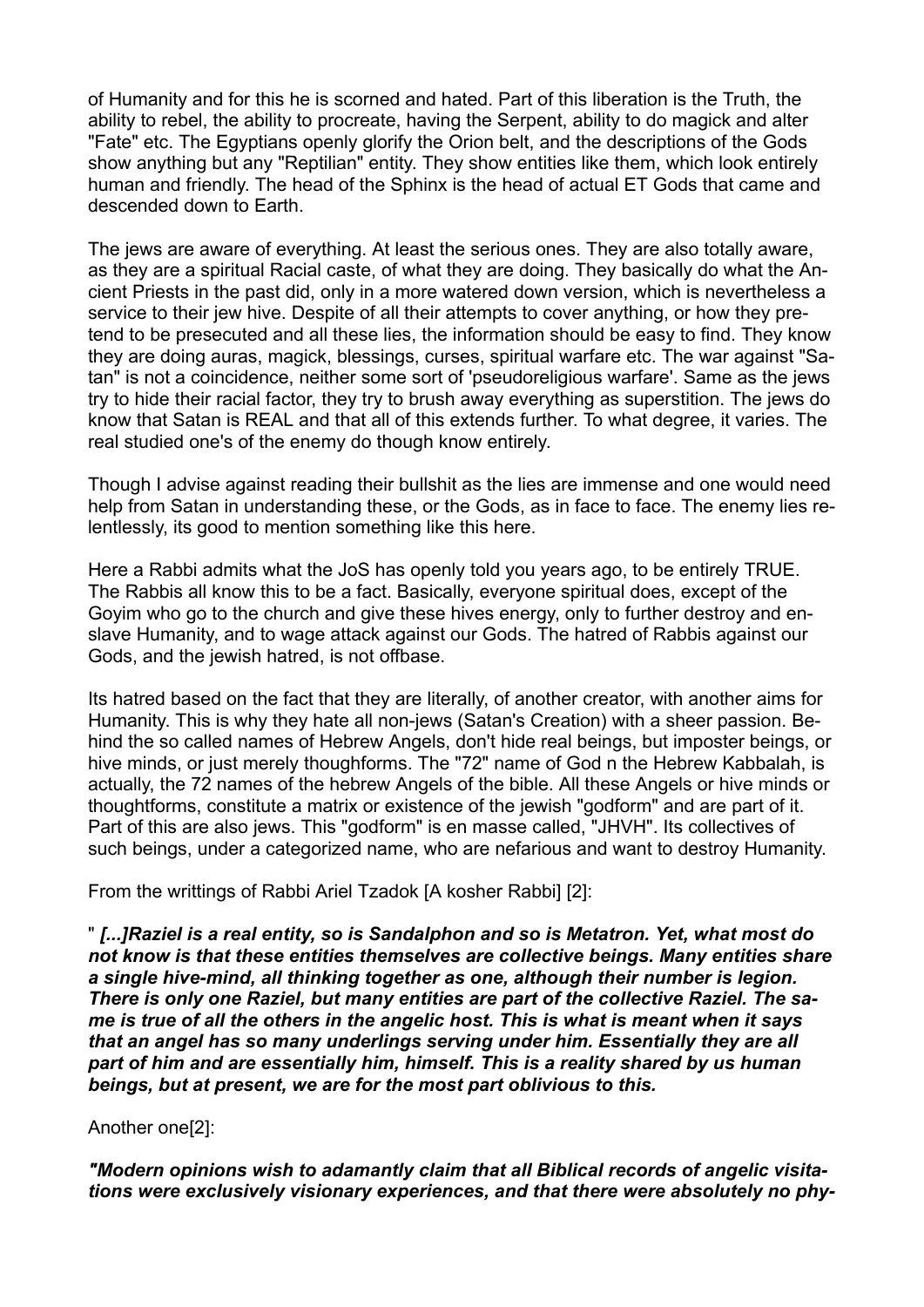## *sical materialization at all. The majority of Torah opinions disagree with this view. The majority believe that non-corporeal angels take on physical form to come down to*

*Earth, and then revert to their normal non-corporeal state. Maybe this is an accurate expression of their travels, but this says nothing about their natural state, in their natural habitat. "*

Yet another one, for the Demons this time. Remember, the jewish book of the bible, was written by hostile enemy ET's. It doesn't hold the True story. The Demons are superior to "god" or these beings. The war extends far further. "Fallen" is a ripoff concept. It merely means that someone has access to the lower dimensions of existence. In fact possessing a physical body and being a spiritual master, like our Gods, is what shows advancement. Non physical entities that do not possess or cannot possess a physical body, are weaker.

*In one ancient teaching, recorded in Avot D'Rebbi Natan, there is discussion about another alien race of beings that we refer to as demonic. It is taught that these demonic entities share similar characteristics with both humans and angels. These entities like angels can be invisible, fly and have prescient knowledge of the future. Like humans, these entities eat and drink, sexually procreate and die. Now, how can something ethereal and non-corporeal eat and drink, have sex and die, unless there is*

*a definite physical component to them? Now let us extrapolate from what we do know on to what we want to know. If these demonic entities are the fallen angels, spoken of in Genesis 6 and they can eat, drink, sexually procreate and die, does this mean that their non-fallen compatriots can do the same?*

Yet another one [2]:

*This episode in the life of Abraham seeing and actually interacting with corporeal angels, appearing as human, is not an isolated incident in the Torah, or in later Biblical literature. Thus the appearance of angels, then and now, might have a very real physical component to them. While knowledge of this as applied to understanding the Bible is nice, it is still only academic. Yet, angelic intervention amongst human beings never ended with the close of the Biblical cannon. Angels continue to intervene among us to this day. Countless stories, from around the world, have been told for centuries how this or that Rabbi met with Eliyahu HaNavi or some other Heavenly entity. The one thing these stories have in common is that the angel in question always comes in a physical form and always appears in the disguise of being simply human.*

Another one which is long but very revealing[2]:

*"This second method is how the entities, which Torah refers to as angels, come to Earth. In most cases when these entities appear, as was the case with Avram, they are referred to as men. They look like human beings and act like human beings; they even partake of a meal, eating human food. Their identities are somehow intuited, but if not for such "spiritual" sensitivity, their true identities would go unnoticed, as it was in Sodom.*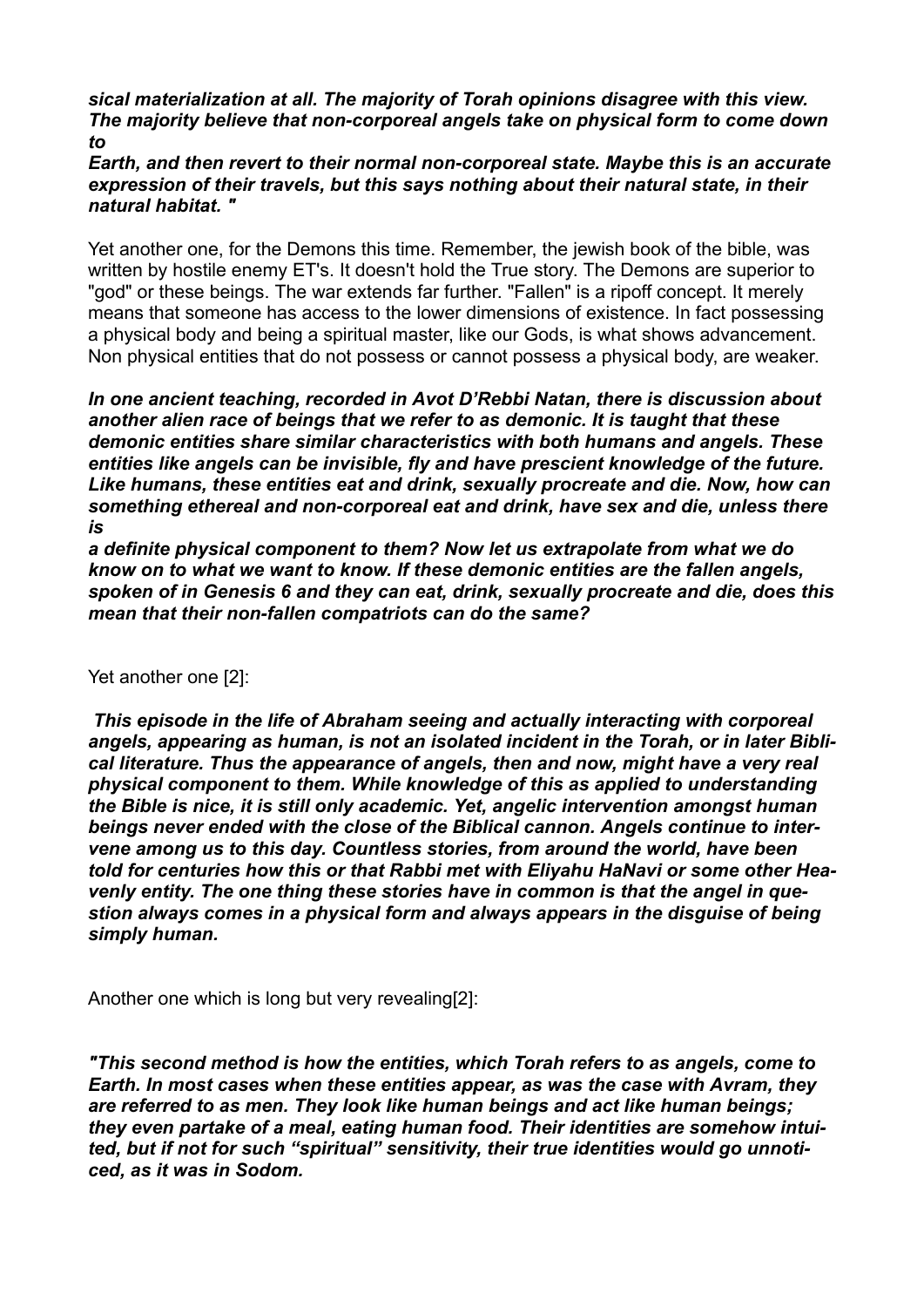*When messengers from G-d come to Earth from whatever domain, abode or planet of their origins, they use some means of transportation that transports their essence, and*

*enables that essence to materialize in a compatible form for life, here on Earth. As such, their perceived form would be that of a gaseous or plasma form, or possibly just*

*mere matter-less energy. Yet, while we see them as they are embodied here, and while we may perceive them in their gaseous or plasma mode of transport, this by no way*

*concludes or confirms that their indigenous form in their domains of origins are anything of the kind. To us, an angel is a messenger sent for a reason to accomplish a purpose, but then what? Is the angel/messenger no more than a computer program, designed to mindlessly perform a function and that's it, then to return to the oblivion from which it came? Are angel/messengers no more than some super advanced form of "alien" artificial intelligence, merely programmed and limited by the boundaries of such programming? If this is so, it would explain why some Sages have commented that angels have no free will. Yet, we see through Biblical example, and later Midrashic teachings, that angels do rebel against Heaven, and challenge the accepted order."*

Then, most revealing about who wants the world to become "One" and to impose a Jew World Order. Like the bible, chock full of fake promises. The meaning is one: all must be assimilated into one computer brain and then the reptilians or something must take over, or something. OR a fat jew will control the computer, or this "unity" or something, which will be later called "Messiah" by the jews:

*"As for individual identities during these radical changes, Kurzweil suggests people think of themselves as an evolving pattern rather than a specific collection of molecules. Kurzweil says evolution moves towards "greater complexity, greater elegance, greater knowledge, greater intelligence, greater beauty, greater creativity, and greater levels of subtle attributes such as love".[38] He says that these attributes, in the limit, are generally used to describe God. That means, he continues, that evolution is moving towards a conception of God and that the transition away from biological roots is in fact a spiritual undertaking.[38]"* [6]

Doesn't matter where the jews are at. In your church, in their synagogue, in the head of Cern or Google, or in some parliament. They work only in one thing. Deception, lying to people, and trying to promise that they give them the best when they merely move them in a large assimilation. To loss of all identity, with the higher purpose being what Satan reveals.

Lies here, lies there, cover ups. That's all. The thing is and remains the same. The Ancient mission of the jews the same. To enslave the world, simply put.

More comments that testify the Jews literally believe Satan to be real being and a real entity, with real powers, that works against them overtime for their destruction. These also testify about their spiritual war against "Satan" and the "Demons" of Satan.

"The Talmud put the matter succinctly: "One should never open his mouth to Satan," that is, evil talk is nothing less than an invitation to the demons." [1]

"The medieval literature is full of warnings against "opening one's mouth to Satan," but warnings do not suffice and the lesson is driven home by frequent tales of the grievous